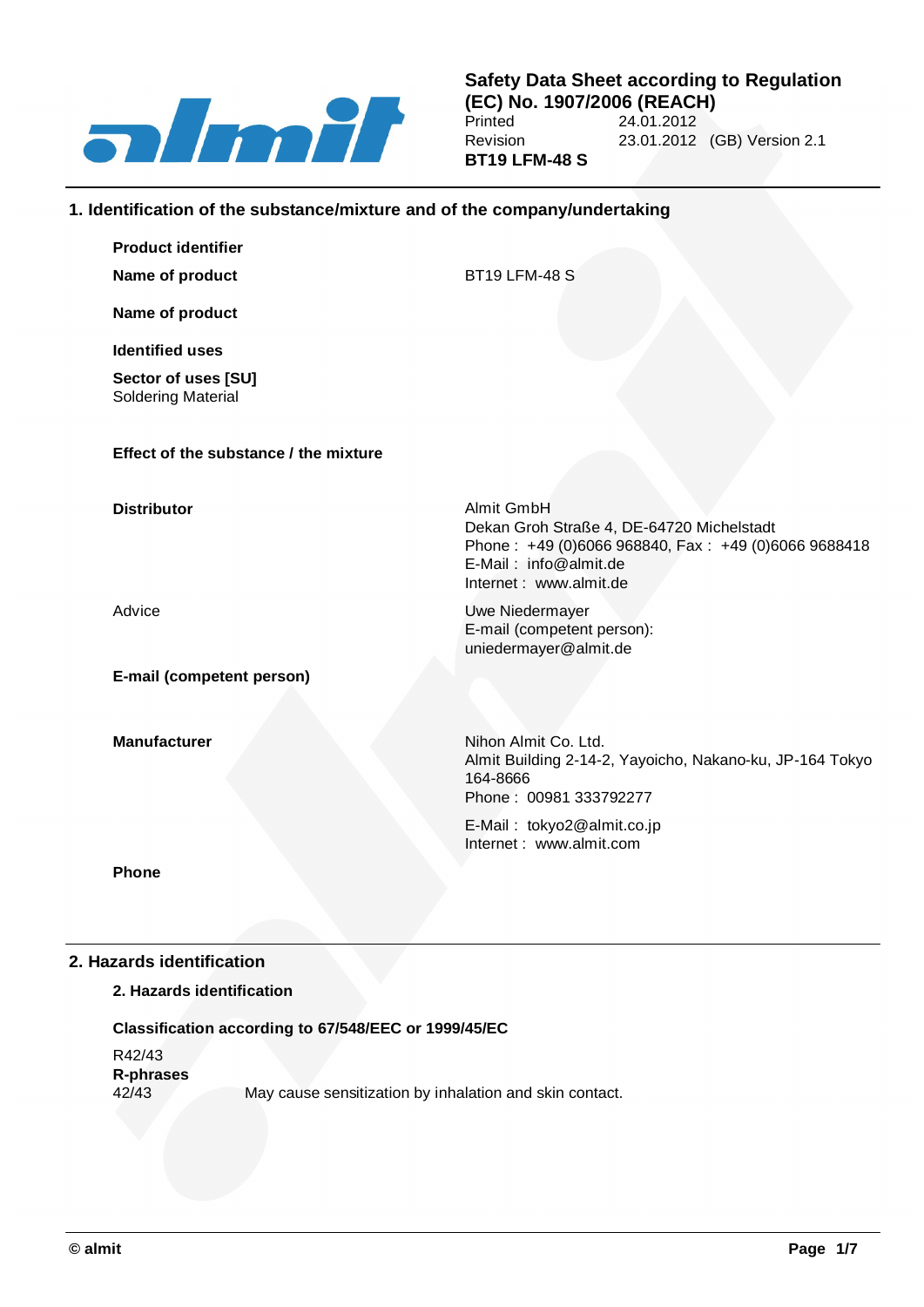

## **Safety Data Sheet according to Regulation (EC) No. 1907/2006 (REACH)**<br>Printed 24.01.2012 24.01.2012 Revision 23.01.2012 (GB) Version 2.1 **BT19 LFM-48 S**

## **Classification according to Regulation (EC) No 1272/2008 [CLP/GHS]**

| Hazard classes and Hazard<br>categories | Hazard Statements Classification procedure |  |
|-----------------------------------------|--------------------------------------------|--|
| Resp. Sens. 1                           | H334                                       |  |
| Skin Sens. 1                            | H317                                       |  |

#### **Hazard statements for health hazards**

| H317 | May cause an allergic skin reaction.                                       |
|------|----------------------------------------------------------------------------|
| H334 | May cause allergy or asthma symptoms or breathing difficulties if inhaled. |

#### **Additional hints**

### **Labelling according to Regulation (EC) No 1272/2008 [CLP/GHS]**



GHS07 GHS08

# **Signal word**

Danger

## **Hazard statements for health hazards**

| H317             | May cause an allergic skin reaction.                                       |
|------------------|----------------------------------------------------------------------------|
| H <sub>334</sub> | May cause allergy or asthma symptoms or breathing difficulties if inhaled. |

#### **Precautionary Statements**

#### **Prevention**

| .                   |                                                                                                                         |
|---------------------|-------------------------------------------------------------------------------------------------------------------------|
| P261                | Avoid breathing dust/fume/gas/mist/vapours/spray.                                                                       |
| P280                | Wear protective gloves/protective clothing/eye protection/face protection.                                              |
| P285                | In case of inadequate ventilation wear respiratory protection.                                                          |
| Response            |                                                                                                                         |
| P302 + P352         | IF ON SKIN: Wash with plenty of soap and water.                                                                         |
| P304 + P341         | IF INHALED: If breathing is difficult, remove to fresh air and keep at rest in a position<br>comfortable for breathing. |
| P333 + P313         | If skin irritation or rash occurs: Get medical advice/attention.                                                        |
| C <sub>forona</sub> |                                                                                                                         |

#### **Storage**

P403 + P235 Store in a well-ventilated place. Keep cool.

## **Supplemental Hazard information (EU)**

#### **Health properties**

Repeated exposure may cause skin dryness or cracking.

#### **Other hazards**

#### **Adverse physicochemical effects**

The vapour of the product is heavier than air and may accumulate below ground level, in pits, channels and basements in higher concentration.

## **Adverse human health effects and symptoms**

Prolonged/repetitive skin contact may cause skin defattening or dermatitis. May cause sensitization in susceptible people.

Inhalation of dust may cause irritation of the respiratory system.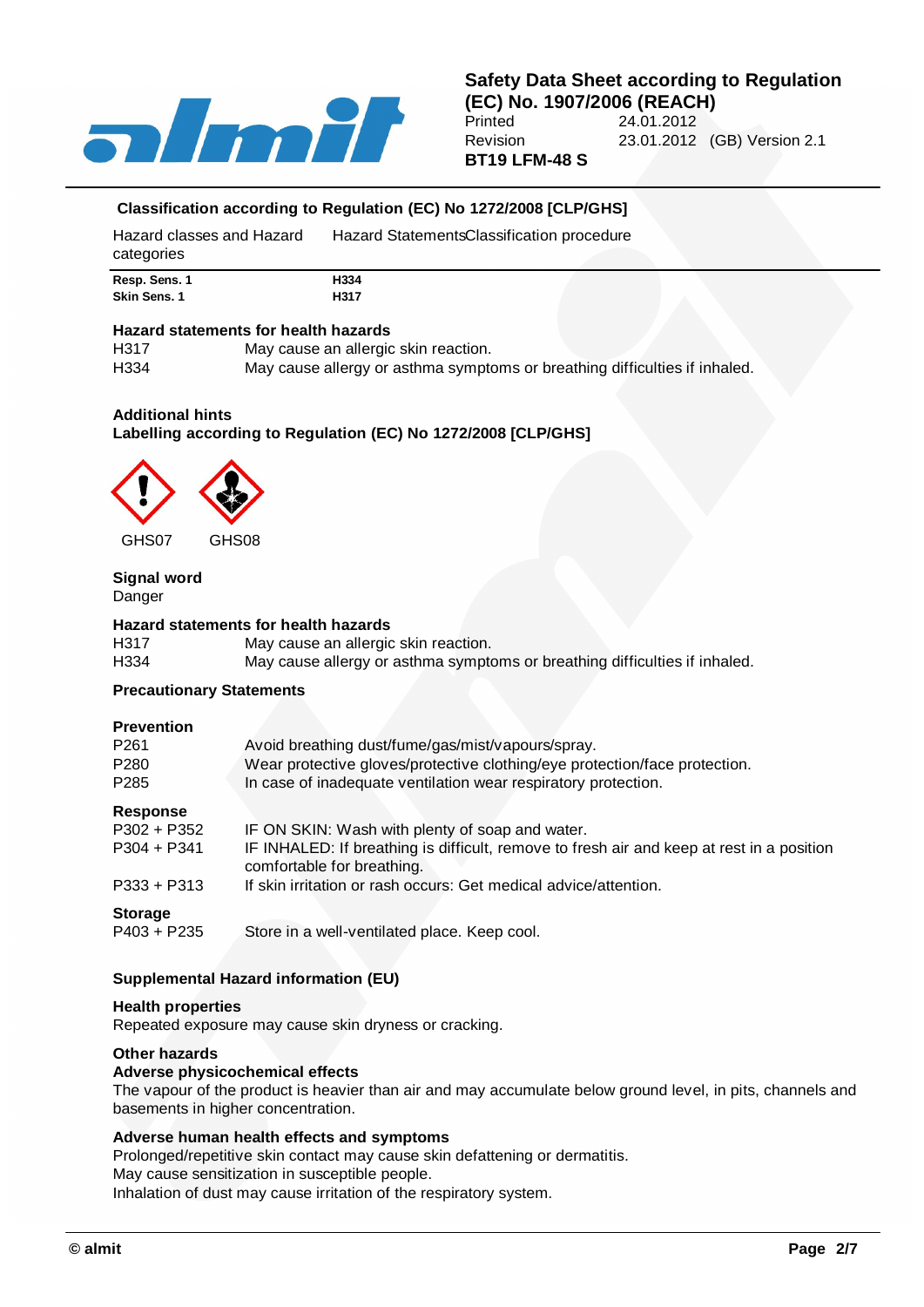

#### **Other adverse effects**

People who suffer from skin sensitazion problems, asthma, allergies, chronic or recurring respiratory illnesses should not be deployed in any process using this preparation. Process vapours can irritate airways, skin and eyes.

# **Information pertaining to special dangers for human and environment**

Harmful by inhalation, in contact with skin and if swallowed.

## **3. Composition/information on ingredients**

## **REACH registration number**

#### **Hazardous ingredients**

| <b>CAS No</b> | <b>EC No</b> | <b>Name</b>      | [%<br>weight] | <b>Classification according to 67/548/EEC</b>                                                  |
|---------------|--------------|------------------|---------------|------------------------------------------------------------------------------------------------|
| 8050-09-7     | 232-475-7    | colophony        | $2,3 - 3,7$   | <b>R43</b>                                                                                     |
| 7440-22-4     | 231-131-3    | silver, metallic | $2,8 - 3,2$   |                                                                                                |
| <b>CAS No</b> | <b>EC No</b> | Name             | [%<br>weight] | <b>Classification according to</b><br><b>Regulation (EC) No 1272/2008 [CLP/</b><br><b>GHS1</b> |
| 8050-09-7     | 232-475-7    | colophony        | $2,3 - 3,7$   | <b>Skin Sens. 1, H317</b>                                                                      |
| 7440-22-4     | 231-131-3    | silver, metallic | $2,8 - 3,2$   |                                                                                                |

## **4. First aid measures**

#### **General information**

Remove contaminated soaked clothing immediately.

In case of allergic reactions, specially at respiratory tract, seek medical treatment immediately.

#### **In case of inhalation**

Remove the casualty into fresh air and keep him immobile. If intensive inhalation of fumes seek medical treatment immediately.

#### **In case of skin contact**

In case of contact with skin wash off immediately with plenty of water. Consult a doctor if skin irritation persists.

#### **In case of eye contact**

In case of contact with eyes rinse with plenty of water carefully. In the event of persistent symptoms seek medical treatment.

### **In case of ingestion**

Rinse out mouth and give plenty of water to drink. Induce vomiting if patient is conscious, seek medical advice.

## **5. Firefighting measures**

## **Suitable extinguishing media**

Fire-extinguishing activities according to surrounding. Foam Dry fire-extinguishing substance Dry powder Carbon dioxide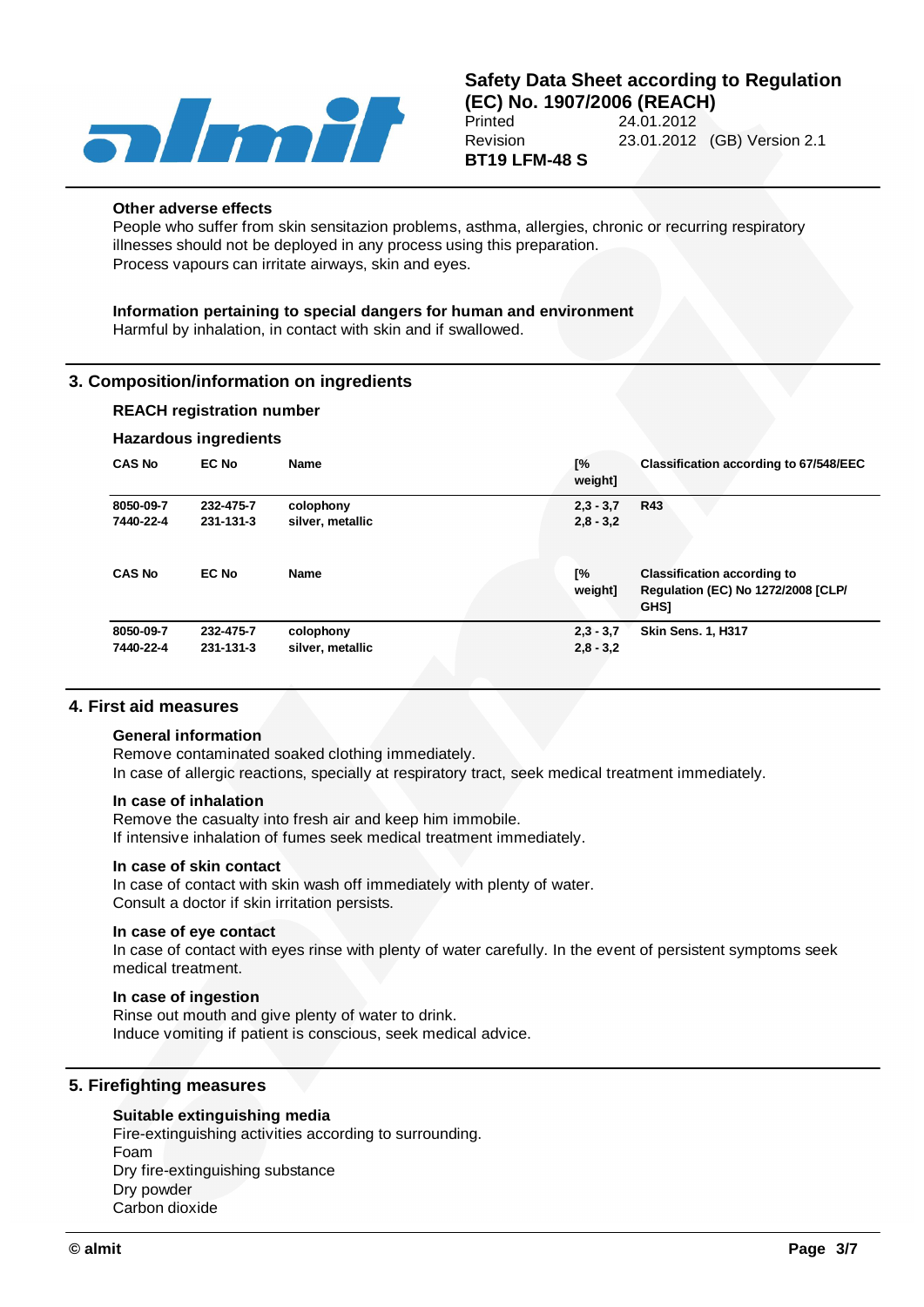

#### sand

**Extinguishing media which must not be used for safety reasons** water

#### **Special hazards arising from the substance or mixture**

In case of fire formation of dangerous gases possible. Carbon monoxide (CO) Carbon dioxide (CO2) **Special protective equipment for fire-fighters**

Fire-fighting operations, rescue and clearing work under effect of combustion and smoulder gases just may be done with breathing apparatus.

Do not inhale explosion and/or combustion gases.

#### **Additional information**

Fire residues and contaminated firefighting water must be disposed of in accordance with the local regulations.

#### **6. Accidental release measures**

#### **Personal precautions**

Use personal protective clothing. Use breathing apparatus if exposed to vapours/dust/aerosol. Pay attention to extension of gas especially at ground (heavier than air) and in direction of the wind.

#### **Environmental precautions**

Do not discharge into the drains or bodies of water.. Do not discharge into the drains/surface waters/groundwater. Do not discharge into the subsoil/soil.

## **Methods for cleaning up**

Send in suitable containers for recovery or disposal. **Additional Information** Informations for safe handling see chapter 7. Informations for personal protective equipment see chapter 8. Informations for disposal see chapter 13.

## **7. Handling and storage**

#### **Advice on safe handling**

Care for thoroughly room ventilation, if necessary use in well ventilated area with local exhaust ventilation at workplace.

Use only in well-ventilated areas.

#### **Advice on protection against fire and explosion**

The product is not combustible.

#### **Requirements for storage rooms and vessels**

Ventilate store-rooms thoroughly. Keep only in original container.

## **Advice on storage compatibility**

Do not store together with food. Store at cool and aired place and at distance to acids and alkalies.

#### **Further information on storage conditions**

Store at cool and aired place.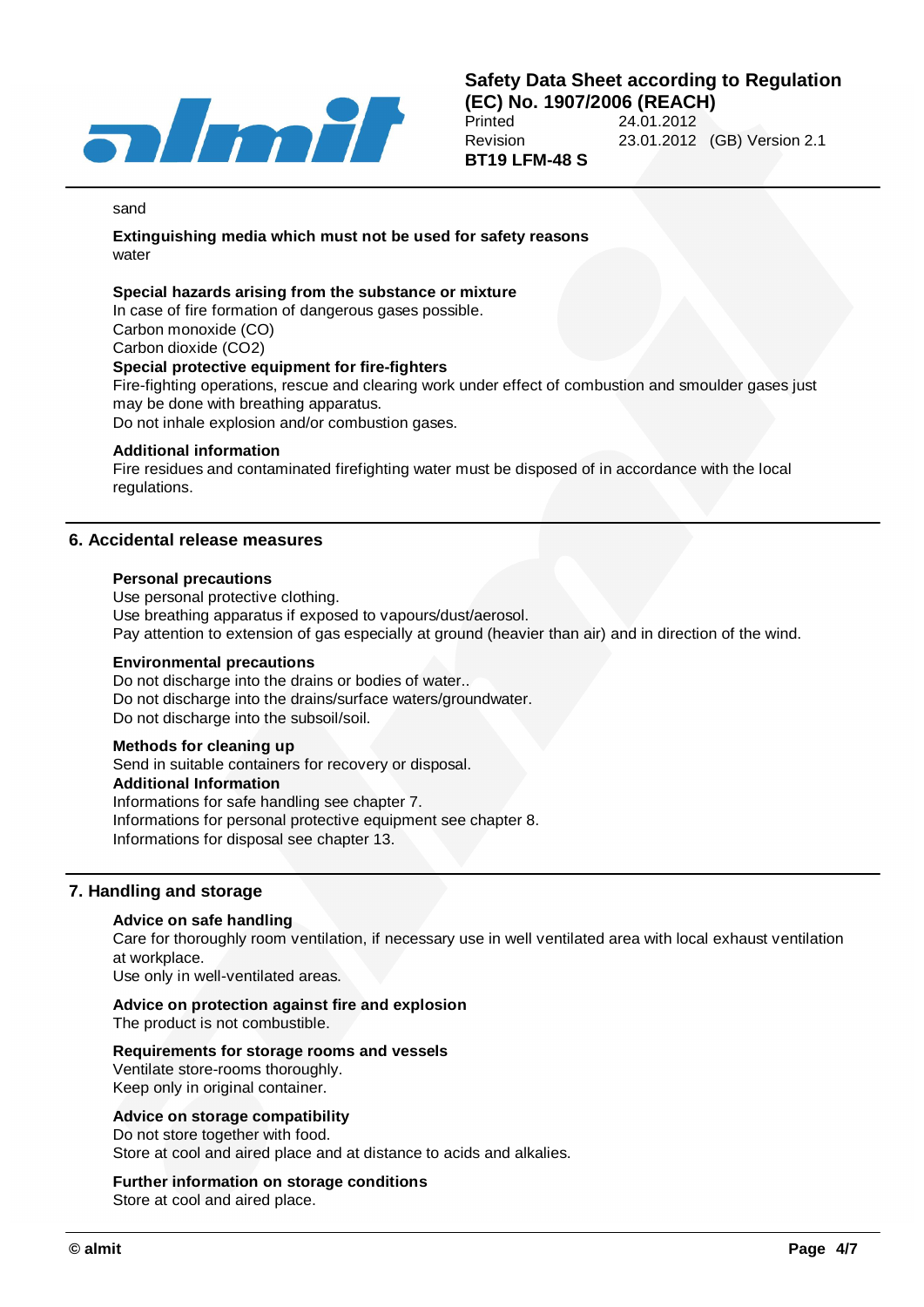

**Safety Data Sheet according to Regulation (EC) No. 1907/2006 (REACH)**<br>Printed 24.01.2012 24.01.2012 Revision 23.01.2012 (GB) Version 2.1 **BT19 LFM-48 S**

**Information on storage stability** Storage time: 24 months.

## **8. Exposure controls/personal protection**

| <b>CAS No</b>                                           | Name                                                                                                                                       | Code    | [mg/m3] | [ppm] | Remark |
|---------------------------------------------------------|--------------------------------------------------------------------------------------------------------------------------------------------|---------|---------|-------|--------|
| 7440-22-4                                               | silver, metallic<br><b>Respiratory protection</b>                                                                                          | 8 hours | 0,1     |       |        |
| <b>Breathing apparatus</b>                              | In case of insufficient ventilation or long-term effect use breathing apparatus.                                                           |         |         |       |        |
| <b>Hand protection</b><br>PVC gloves<br>Neoprene gloves |                                                                                                                                            |         |         |       |        |
| Eye protection<br>tightly fitting goggles               |                                                                                                                                            |         |         |       |        |
| <b>Skin protection</b><br>protective clothing           |                                                                                                                                            |         |         |       |        |
|                                                         | <b>General protective measures</b><br>Avoid contact with eyes and skin<br>Do not inhale gases/vapours/aerosols.                            |         |         |       |        |
| <b>Hygiene measures</b>                                 | At work do not eat, drink, smoke or take drugs.<br>Keep separated from food and feed.<br>Wash hands and skin before breaks and after work. |         |         |       |        |
|                                                         |                                                                                                                                            |         |         |       |        |

| <b>Form</b> | <b>Colour</b> | <b>Odour</b> |
|-------------|---------------|--------------|
| solid       | silver-grey   | odourless    |

## **Important health, safety and environmental information**

|                            | Value        | Temperature | at | Method | Remark    |
|----------------------------|--------------|-------------|----|--------|-----------|
| melting range              | 217 - 221 °C |             |    |        |           |
| <b>Flash point</b>         | no           |             |    |        |           |
| Ignition temperature       | no           |             |    |        |           |
| Vapour pressure            | $< 0.1$ mbar | 20 °C       |    |        |           |
| <b>Density</b>             | 7,4 g/cm3    | 20 °C       |    |        |           |
| <b>Rel. vapour density</b> | 6            | 20 °C       |    |        |           |
| Solubility in water        |              |             |    |        | insoluble |
|                            |              |             |    |        |           |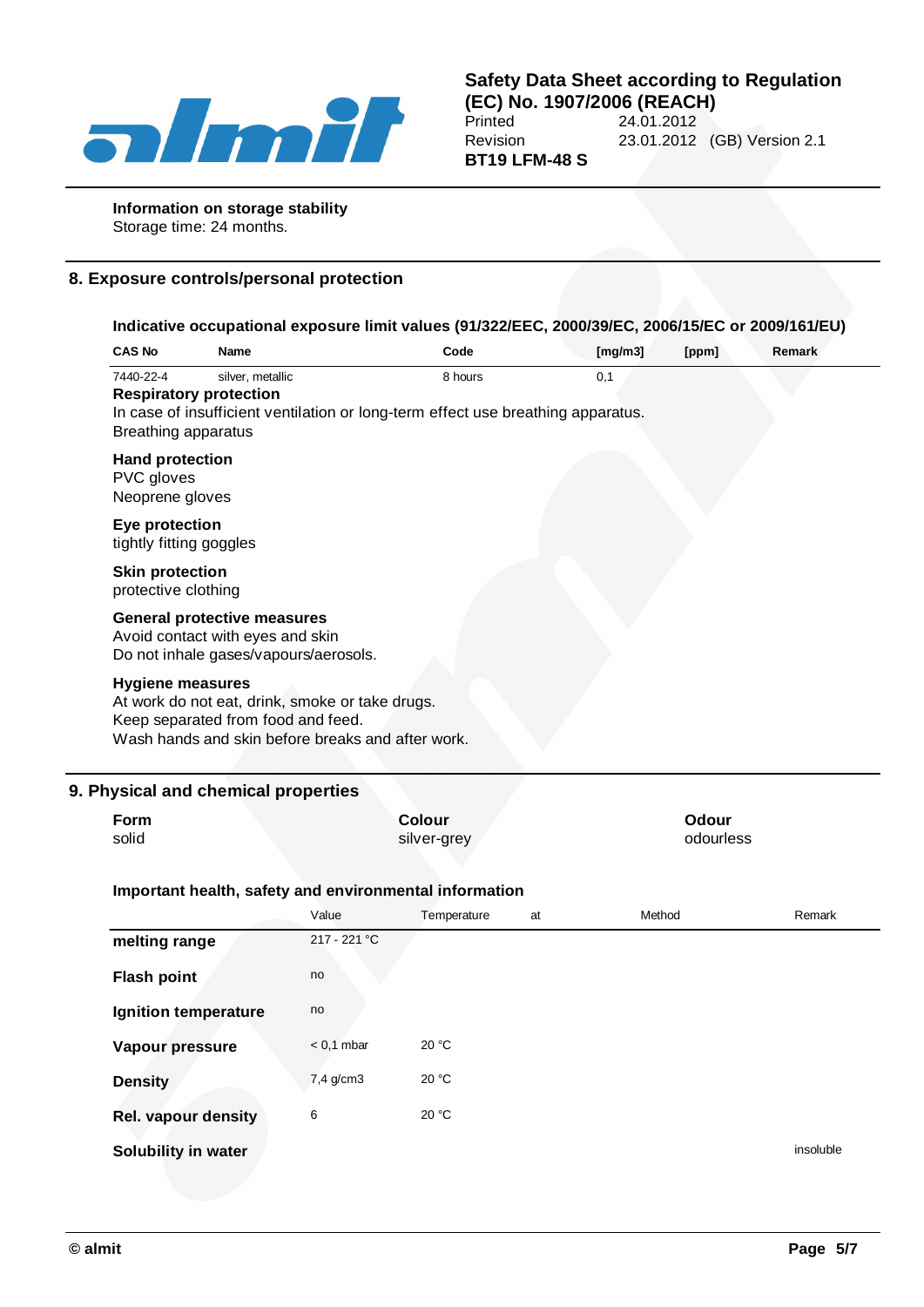

# **Safety Data Sheet according to Regulation**

**(EC) No. 1907/2006 (REACH)** 24.01.2012 Revision 23.01.2012 (GB) Version 2.1 **BT19 LFM-48 S**

|                                                   | Value          | Temperature | at | Method | Remark |
|---------------------------------------------------|----------------|-------------|----|--------|--------|
| <b>Viscosity</b>                                  | not determined |             |    |        |        |
|                                                   |                |             |    |        |        |
| <b>Explosive properties</b><br>no                 |                |             |    |        |        |
|                                                   |                |             |    |        |        |
| <b>Additional information</b>                     |                |             |    |        |        |
| 10. Stability and reactivity                      |                |             |    |        |        |
| <b>Conditions to avoid</b>                        |                |             |    |        |        |
| not determined                                    |                |             |    |        |        |
| <b>Materials to avoid</b>                         |                |             |    |        |        |
| Reactions with acids and strong oxidising agents. |                |             |    |        |        |
| <b>Hazardous decomposition products</b>           |                |             |    |        |        |
| Carbon monoxide and carbon dioxide.               |                |             |    |        |        |
| Toxic metal compounds                             |                |             |    |        |        |
| Irritant gases/vapours                            |                |             |    |        |        |
| 11. Toxicological information                     |                |             |    |        |        |

## **Acute toxicity/Irritability/Sensitization**

|                           | Value/Validation | <b>Species</b> | Method | Remark |
|---------------------------|------------------|----------------|--------|--------|
| <b>Irritability skin</b>  | irritant         |                |        |        |
| Irritability eye          | irritant         |                |        |        |
| <b>Skin sensitization</b> | sensitizing      |                |        |        |

## **12. Ecological information**

# **12. Ecological information**

**Data on elimination (persistence and degradability)**

| Data on elimination (persistence and degradability) |                  |                    |        |                        |  |  |
|-----------------------------------------------------|------------------|--------------------|--------|------------------------|--|--|
|                                                     | Elimination rate | Method of analysis | Method | Validation             |  |  |
| <b>Biological</b><br>degradability                  |                  |                    |        | not readily degradable |  |  |

## **Degradability according to WRMG**

Because of its consistency the product cannot be dispersed in the environment. Adverse ecological effects are therefore unlikely on the basis of current knowledge.

**Mobility and bioaccumulative potential**

#### **Mobility and bioaccumulative potential**

**Mobility and bioaccumulative potential**